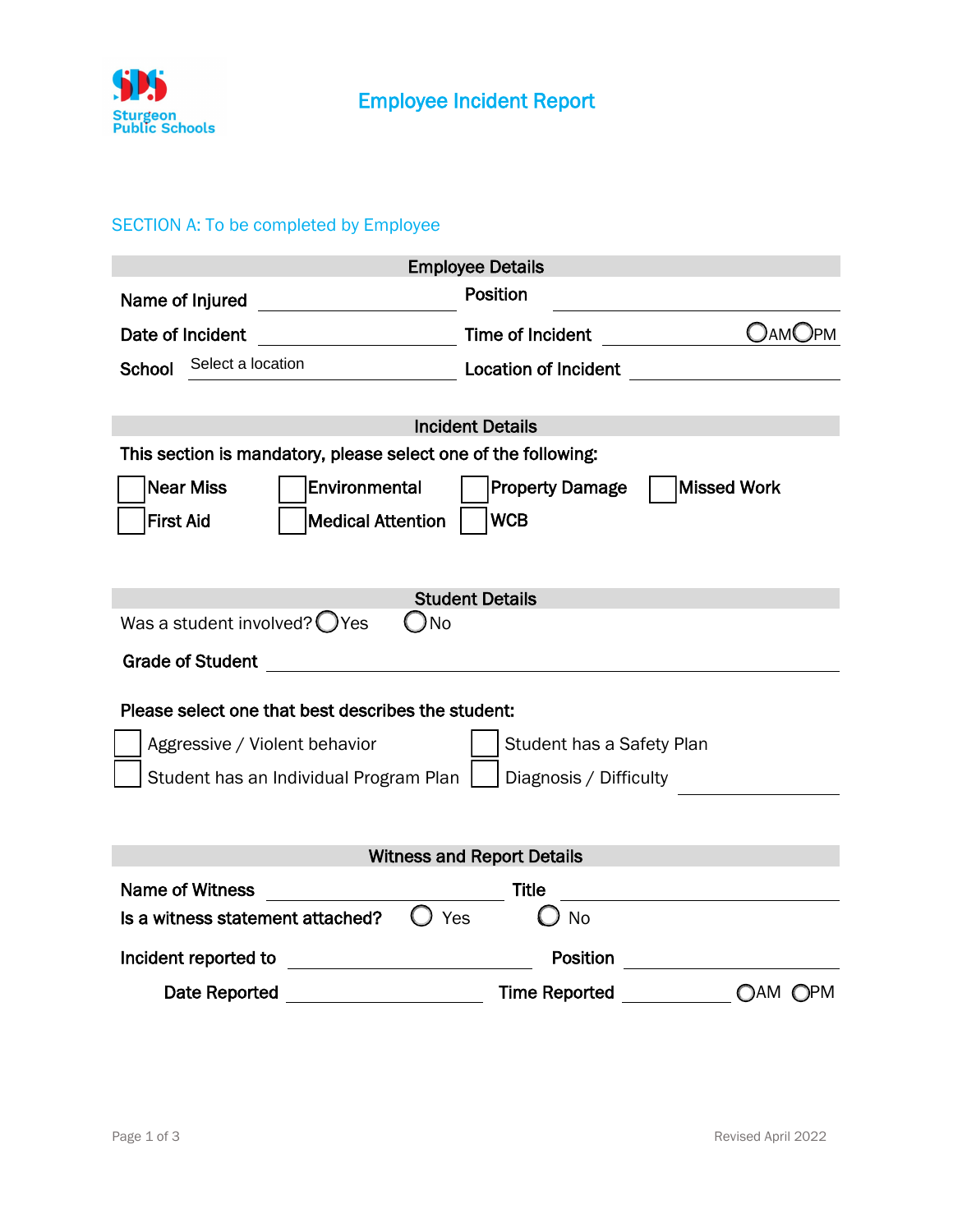

## Incident Details

Describe in full how the incident happened including events leading up to the incident.

Describe the injury in detail.

Employee Signature Date

Please return this completed form to your Principal/Supervisor